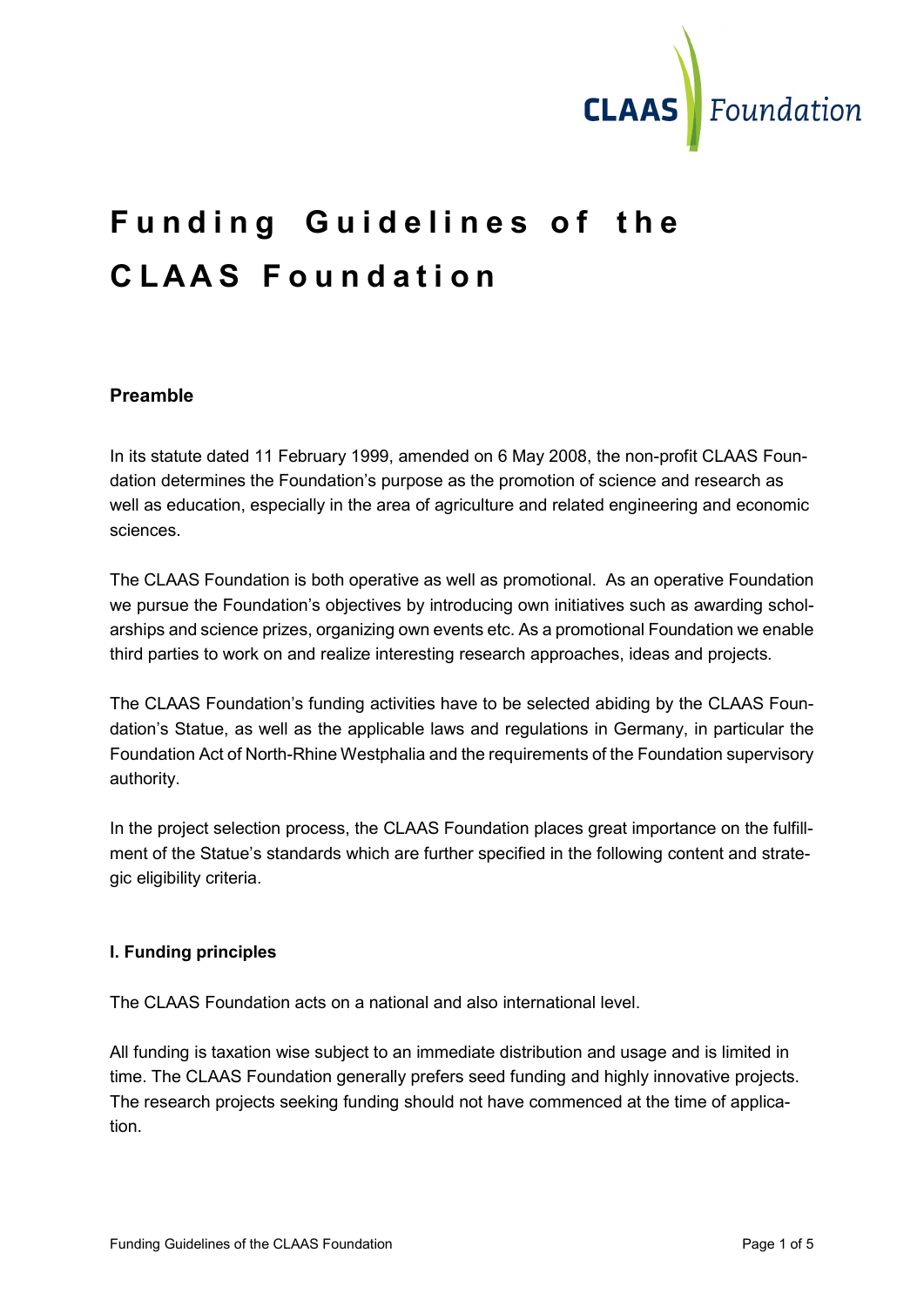

#### II. Target groups and areas of funding

The CLAAS Foundation focusses on the following target groups:

- 1. School pupils (respectively schools) of all school forms (Primary schools, secondary modern schools, comprehensive and grammar schools)
	- STEM support (Science Technology Engineering Mathematics)
	- Project proposals from schools which demonstrate best practice and make an important contribution to the young people's career guidance and education.
- 2. Students
	- Promotion and support of the young researchers by awarding scholarships and support of student research projects (e.g. theses, participation in technical and agriculture- oriented competitions and events etc.)
- 3. Universities in Germany and abroad
	- Part funding of national and international research projects which are put forward to us by either a student or the university itself.
	- Project applications of schools and universities which show a best practice example and are significant to the young generation's education.
- 4. Other non-profit organisations.

#### III. Eligibility criteria

The CLAAS Foundation focusses on the following topics:

Research topics of agricultural engineering, agricultural sciences and adjoining scientific disciplines, primarily engineering and also informatics. Also theses (bachelor, master, PhD) are most welcome.

The projects should fall under one of the following categories: Ag Engineering, plant and animal production, agricultural construction, economics or digital farming.

Research projects in Germany and abroad with a relevance to agriculture which deal with questions about farming's future such as renewable energies or renewable raw materials are of great interest.

Evaluation criteria such as innovation capacity, ease of realization, practical relevance, scientific approach, interdisciplinary approach and creativity are applied.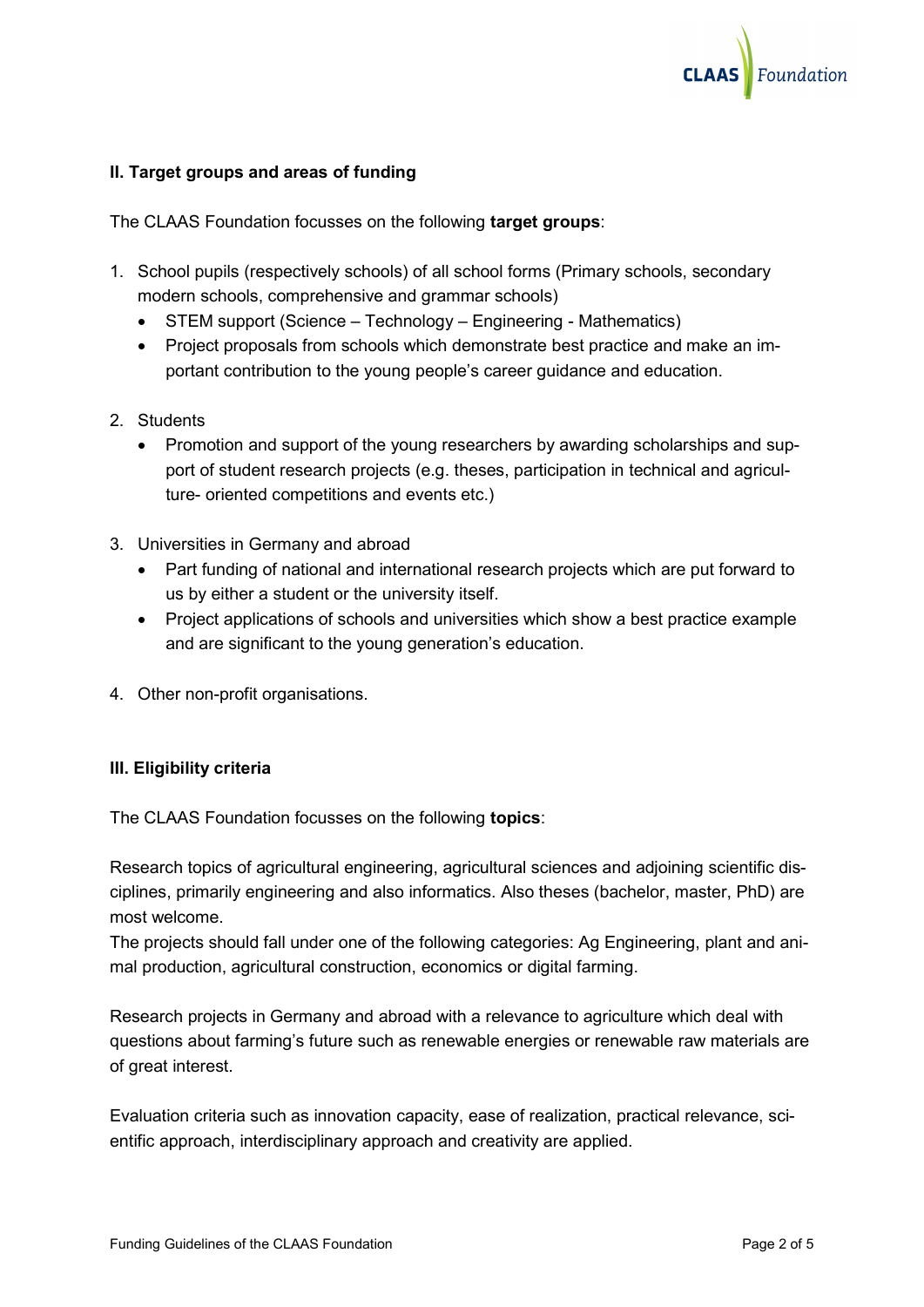

The CLAAS Foundation supports applications fulfilling the following strategic criteria:

- Long-term perspective: The CLAAS Foundation attaches great importance to a long-term approach of the applications. It is not singular initiatives which we look for, but rather projects with a sustainable, long-term perspective.
- Eligibility period: Good ideas usually need more time to be realized and to come to fruition. Therefore, the CLAAS Foundation also supports projects over a longer period of time where appropriate.
- Quality: In the selection process, the projects have to meet high standards. The applicants should have a high expert knowledge in their field of research.
- Internationality: Our international activities are mainly in Europe.

The CLAAS Foundation preferably supports research projects in need of support in equipment. Personnel costs are, if at all, only partly covered.

#### VI. Negative list

The CLAAS Foundation does not support:

- Coverage of students' cost of living e.g. to bridge the transition period between bachelor and master course or between master and PhD course
- Singular scholarships other than our own designated scholarship programmes
- Student excursions
- Travel expenses
- Complete coverage of personnel costs, at best partly
- Financial support of conferences, symposia or the resulting literature required
- Commercially-oriented proposals of profit-oriented institutions
- Simulation games of pupils and students (e.g. Model United Nations)

#### VII. Funding pre-requisites

Entitled are students (either as individuals or as teams), universities and schools as well as non-profit institutions such as associations or societies.

After confirmation of funding of a project, the CLAAS Foundation appreciates being listed as a supporting party.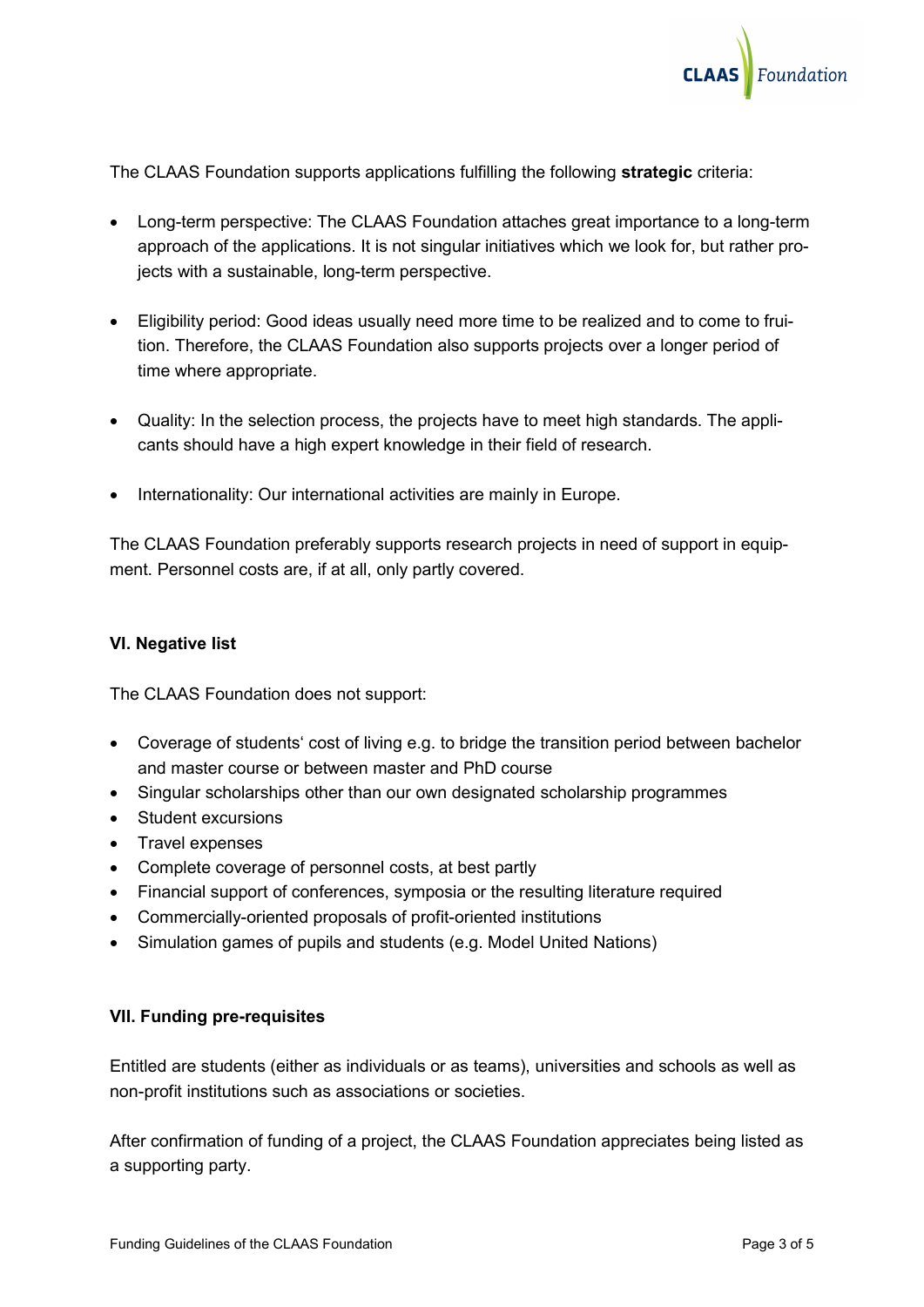

#### VIII. Application

When applying for support of a new project, there is usually no timeline throughout the year and confirmation of project application is generally given within a short period of time. The Board of Trustees decides on long-term projects in its annual Spring Board Meeting.

Applications for funding for new projects have to be submitted to the CLAAS Foundation by filling out the form and including the required documents as stated on our homepage (http://www.claas-foundation.com). If an application cannot be submitted online, a printed hard copy will be accepted.

Parts of the application are the description of the proposed project and a cost- and finance planning overview. When necessary the applying institution has to add an official copy of the current statute or a corporate tax assessment. If further documents are required, the CLAAS Foundation will inform applicants accordingly.

### IX. Payment and proof

The CLAAS Foundation independently decides upon the success of an application based on the given eligibility criteria and then informs the applicant in writing. The granted support is paid out after the applicant's acknowledgement of these funding guidelines. A legally binding confirmation has to be made to confirm that the funding will be used for a specific purpose (earmarked funds).

The CLAAS Foundation's decision is final. The CLAAS Foundation's support is voluntary. A legal claim is not possible.

#### X. Duties of the funding recipient

The recipient of the CLAAS Foundation funding is obliged to produce a record of the usage of the CLAAS Foundation's funding as well as a final report on the project's results.

For payment, the grant recipient has to fill out a payment form which is attached to the funding confirmation. The funding recipient may refer to the CLAAS Foundation as a supporter of the respective project.